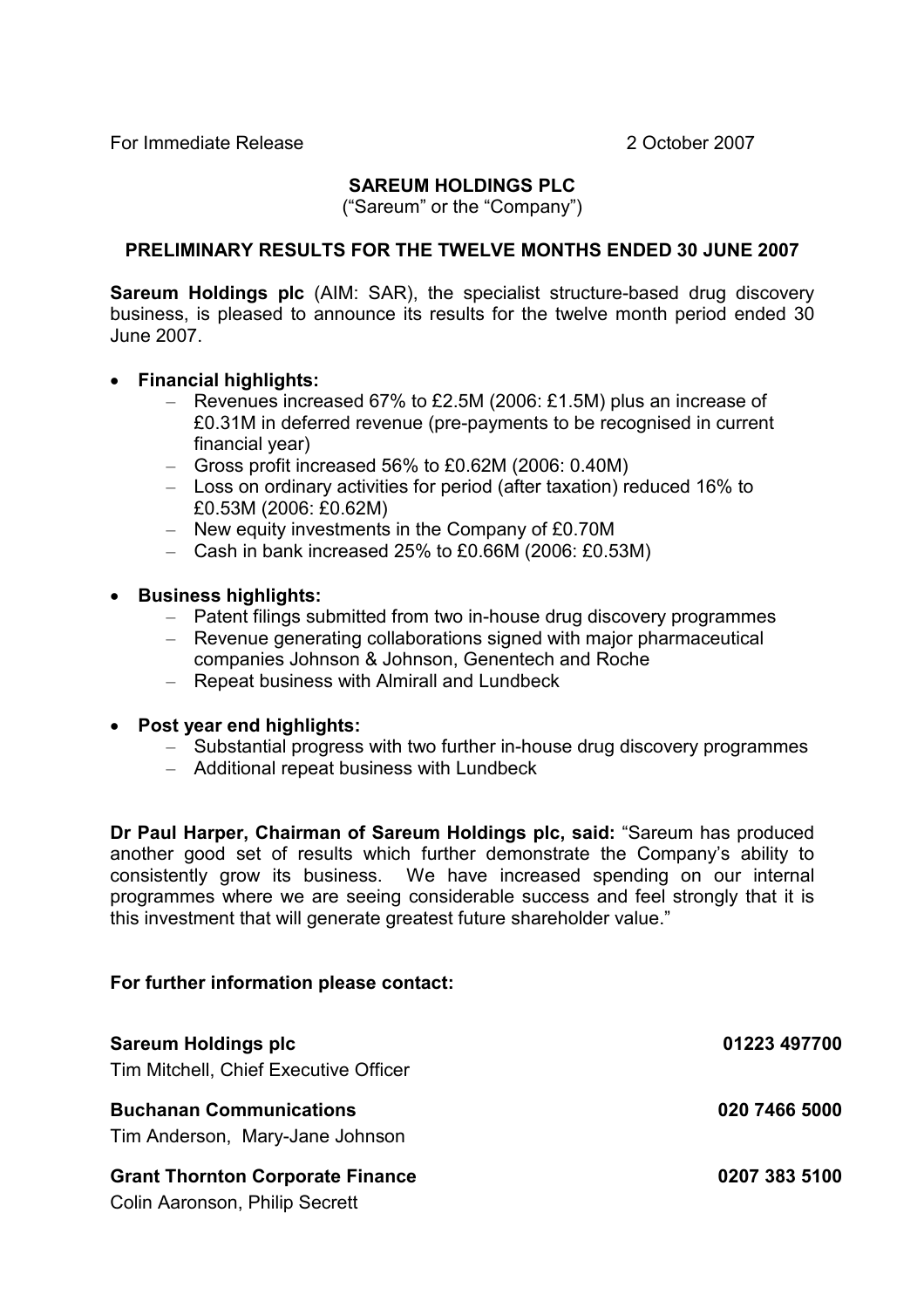#### Results for the twelve months ended 30 June 2007

#### Chairman's Statement

#### **Background**

The key value creator for Sareum's shareholders is in the development and licencing of drugs from the Company's in-house drug development pipeline. Recent successes in Sareum's programmes, which focus on novel treatments for cancer, have led to a decision to increase investment in the drug discovery activity, adding new programmes and increasing the resource applied to existing programmes. This in turn has led directly to the filing of several patent applications to protect families of promising compounds developed in two of Sareum's research programmes, including its collaboration with the Institute of Cancer Research and Cancer Research Technology Ltd. Sareum is now engaged in a total of five in-house cancer drug discovery programmes.

#### Research

Since the Company's formation in 2003, Sareum's business is based on its expertise in structure-based drug discovery, which is capable of rapidly producing novel candidate drug compounds The platform enables a profitable fee-for-service business where collaborations with major pharmaceutical and biotechnology companies from around the world generate revenues to support our in-house research and help to build relationships with potential future licensees of this research. This is all combined with Sareum's management know-how – a team with more than 90 years of pharmaceutical drug development experience.

#### Development

Throughout the period Sareum has been pleased to announce advances in its inhouse drug discovery programmes. In August 2006 the Company reported that it had achieved substantial progress in its joint research programme with Cancer Research Technology Ltd and the Cancer Research UK Centre for Cancer Therapeutics at the Institute of Cancer Research with the development of novel compound series that showed efficacy in cancer cell models. Subsequently, in February 2007, it was announced that patent applications had been filed on novel small molecules effective against Checkpoint Kinase 1, a key component of a biochemical pathway responsible for preventing the effectiveness of traditional cancer therapeutics such as chemotherapy. Drugs that attack this target reduce a cell's ability to repair the damage caused by current chemotherapy agents that are used to treat many forms of cancer. Thus by combining drugs that attack Checkpoint Kinase 1 with other anti-cancer drugs there is the opportunity to potentiate the activity of the chemotherapy and possibly to reduce the dose and therefore the side effects of the treatment. We are expecting to be able to nominate a compound to enter pre-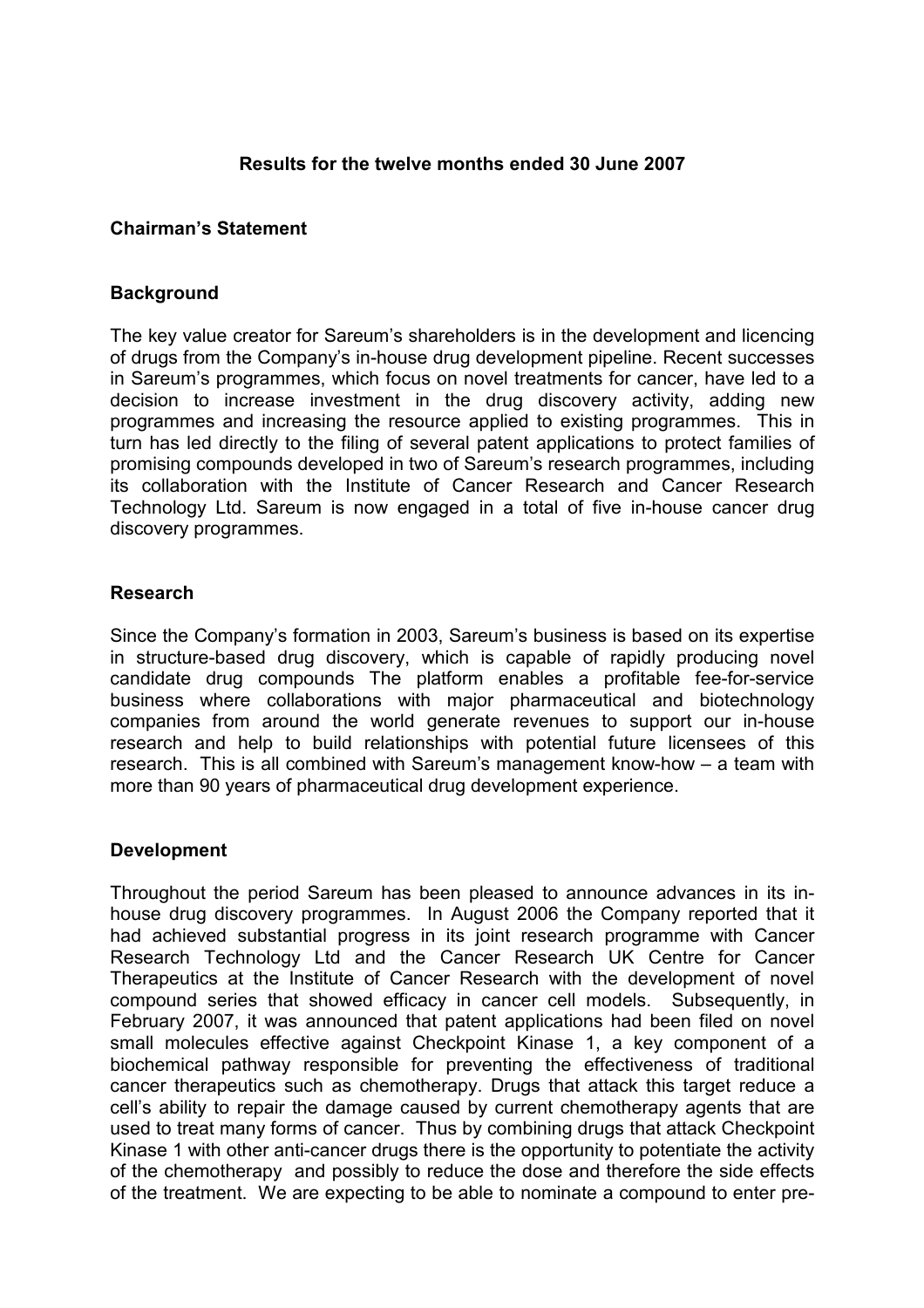clinical development in latter half of the current financial year. The Institute of Cancer Research is one of the world's leading cancer research organisations and thus a prestigious partner for Sareum's in-house research.

We continue to work on a number of other quality cancer targets in our in-house programmes in addition to the joint venture activities. In April 2007, the Company announced that it had filed patent applications on further small molecule compounds effective in its programme focused on two significant cancer drug discovery target types, the Aurora and FLT kinases. It is believed that a drug simultaneously able to inhibit the function of both targets will be more effective against cancer than one which acts solely on a single target. Additionally, on 2 October 2007, the Company was pleased to announce initial results from two further cancer drug discovery programmes, targeting PLK1 and B-raf kinases.

#### **Partnerships**

We have continued to make good progress in securing profitable service collaborations that generate revenues to support our in-house research. During the year under review, an agreement was reached with Roche, a one-year multi-target collaboration was entered into with Genentech and an 18-month multidisciplinary drug discovery collaboration started with PIramed. In addition, following the successful completion of initial programmes, repeat business was secured with Almirall and Lundbeck. Our existing collaborations continue to progress well, and success milestone payments have been received from our multi-disciplinary drug discovery collaborations with Organon and Idenix. The announcement in January of a research collaboration with Johnson and Johnson Pharmaceutical R&D added a further major global pharmaceutical company to Sareum's growing list of blue chip collaborators.

#### **Operations**

The overall increase in activity on both our in-house programmes and fee for service activities has resulted in the need for Sareum to create additional capacity and resource. We are currently upgrading our operations in Cambridge to accommodate additional equipment, create new facilities and make space for additional staff.

#### Fundraisings and Investment

The placing of £312,000 in October 2006 was made to augment the cash available from our own activities, to fund investment in the business. The cash position was further underpinned by an investment of £400,000 by Mr and Mrs Leonard Licht, announced in January 2007 Sareum's Board was delighted to receive the investment and endorsement from such an experienced investor.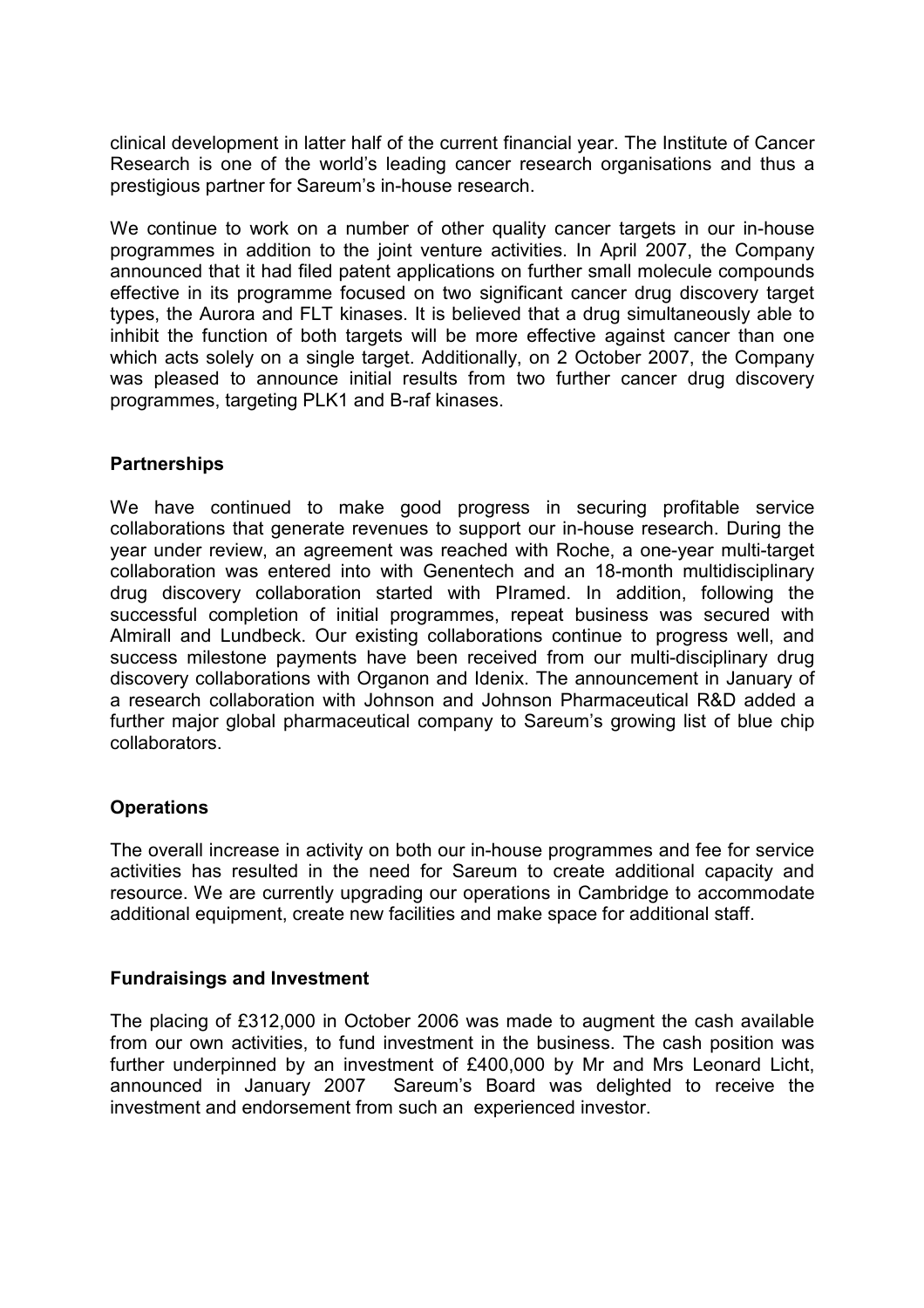#### Financial Review

During the period, revenues amounted to almost £2.5 million which is a 67% increase on the previous year, plus a £307,000 increase in deferred income that will be recognised during the current financial year. Gross profit increased 56% to £618,000, reflecting the increased investment on in-house development. The resultant loss after taxes of £527,000 is a 16% improvement on the previous year and represents a loss per share of 0.12p. The cash position increased 25% to £660,000 following new investment of £698,000 net.

#### Summary

Sareum's business model is maturing and the Company has now demonstrated that it is able to progress its in-house research by advancing programmes according to plan and invest in strategic alliances to develop candidate drug molecules. In addition the Company has generated a significant increase in revenues from fee-for-service activity and, together with new investment, is now able to substantially increase its spending on in-house programmes.

This is a creditable performance and one that reflects the professionalism and commitment of the entire team to excellence and to generating shareholder value. Sareum will continue to build on this position via expansion of its facilities and advancement of its exciting in-house anti-cancer drug pipeline.

#### **Outlook**

The combination of a world-class technology platform and a skilled and committed research team has resulted in a number of patent filings during the period under review. We expect to be able to nominate a pre-clinical candidate in the current financial year. In parallel, we are actively seeking licencing partners for at least one of our in-house programmes during the current financial year.

Fee for service activities remain a vital part of our business model providing valuable relationships, new learning and substantial revenues for investment in our own programmes.

Dr Paul Harper Chairman Sareum Holdings plc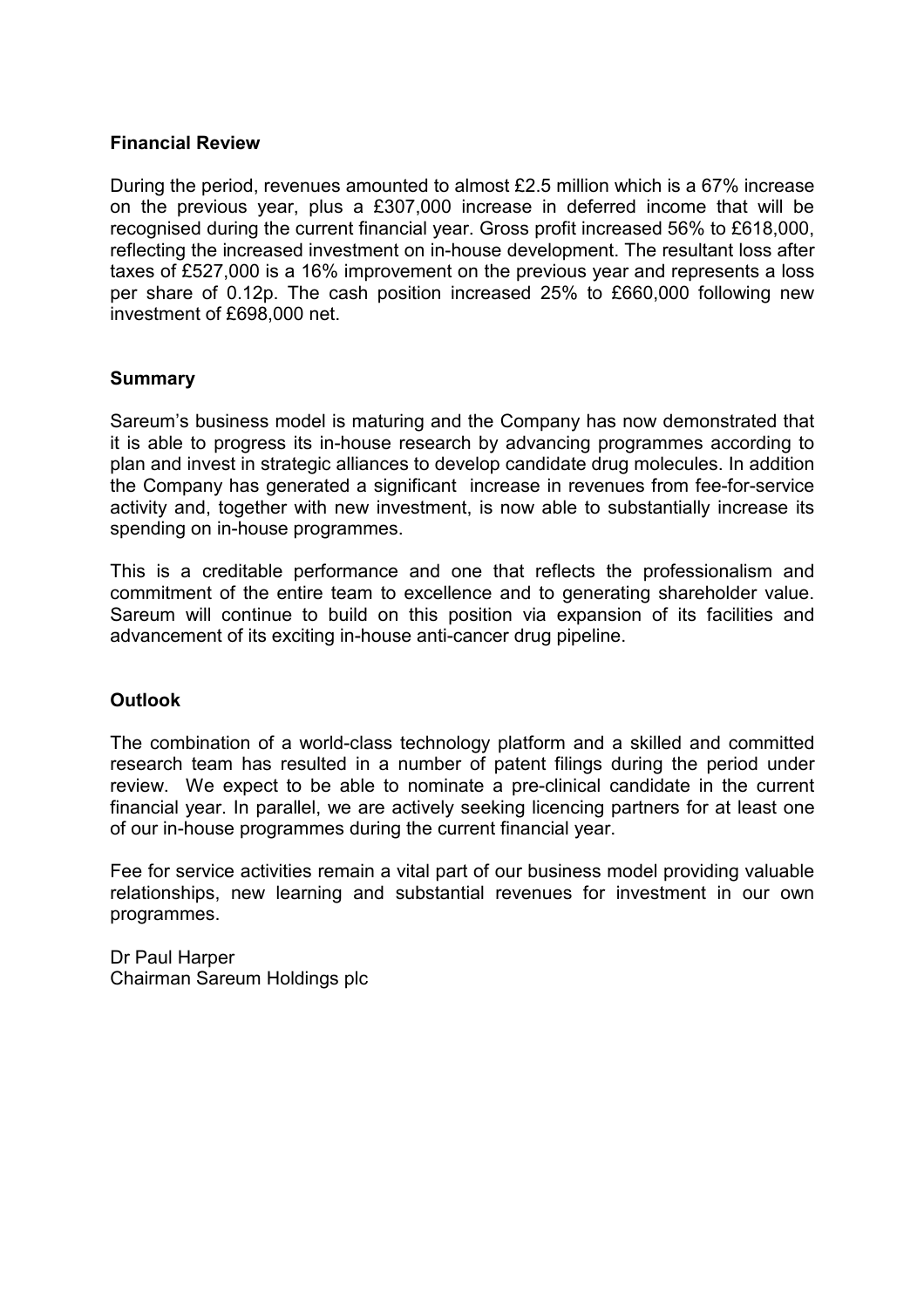#### Chief Executive's Review

#### Strategy and Business Model

Sareum's strategy continues to be focused on advancing its own in-house research programmes into novel cancer therapies whilst generating revenues through the provision of specialist drug discovery services to the pharmaceutical industry.

Our business model comprises two main components:

- 1) Investment in proprietary research into novel cancer therapeutics to generate drug candidates for partnering with pharmaceutical companies at the early clinical or pre-clinical trials stage
- 2) Generation of revenues through the provision of specialist drug discovery services to pharmaceutical company customers.

Our collaboration with the Cancer Research UK Centre for Cancer Therapeutics at the Institute of Cancer Research enables us to share the risks involved in drug discovery and to access specialist biology capabilities from one of the world's leading cancer research organisations. This collaboration has led to the discovery of, and filing of patent applications on, a number of novel compound series that are effective in cancer cell models. These compounds target Checkpoint Kinase 1, a key component of a biochemical pathway responsible for preventing the effectiveness of traditional cancer therapeutics such as chemotherapy.

We have also filed patent applications on novel small molecule compounds which show promising activity against the Aurora and FLT kinases, two significant cancer drug discovery target types which are believed to be key to the regulation of cell division and proliferation, and control different stages in the development of a tumour. Additionally, we have initiated two further research programmes which target the cancer drug targets Polo-like kinase and B-raf kinase. Reducing the levels of Pololike kinase activity has been shown to induce cell death of many types of tumour cell and over-activity of B-raf kinase is observed in many cancers, particularly skin cancer.

We continue to apply our unique and innovative structure-based approaches in these programmes to rapidly optimise the selected lead compounds with the aim of selecting a candidate for pre-clinical scale-up and toxicology studies in the current financial year.

During this period we continued or expanded our existing collaborations in Europe with Organon, Lundbeck, UCB, Almirall and Idenix and received success milestone payments in all cases. In addition we have signed new collaborations with PIramed, a UK biotechnology company, and three major international pharmaceutical companies, namely Roche, Genentech and Johnson & Johnson. 50% of our income during the period originated from top-50 ranked pharmaceutical companies and approximately 90% of income was received from longer-term collaborations of 12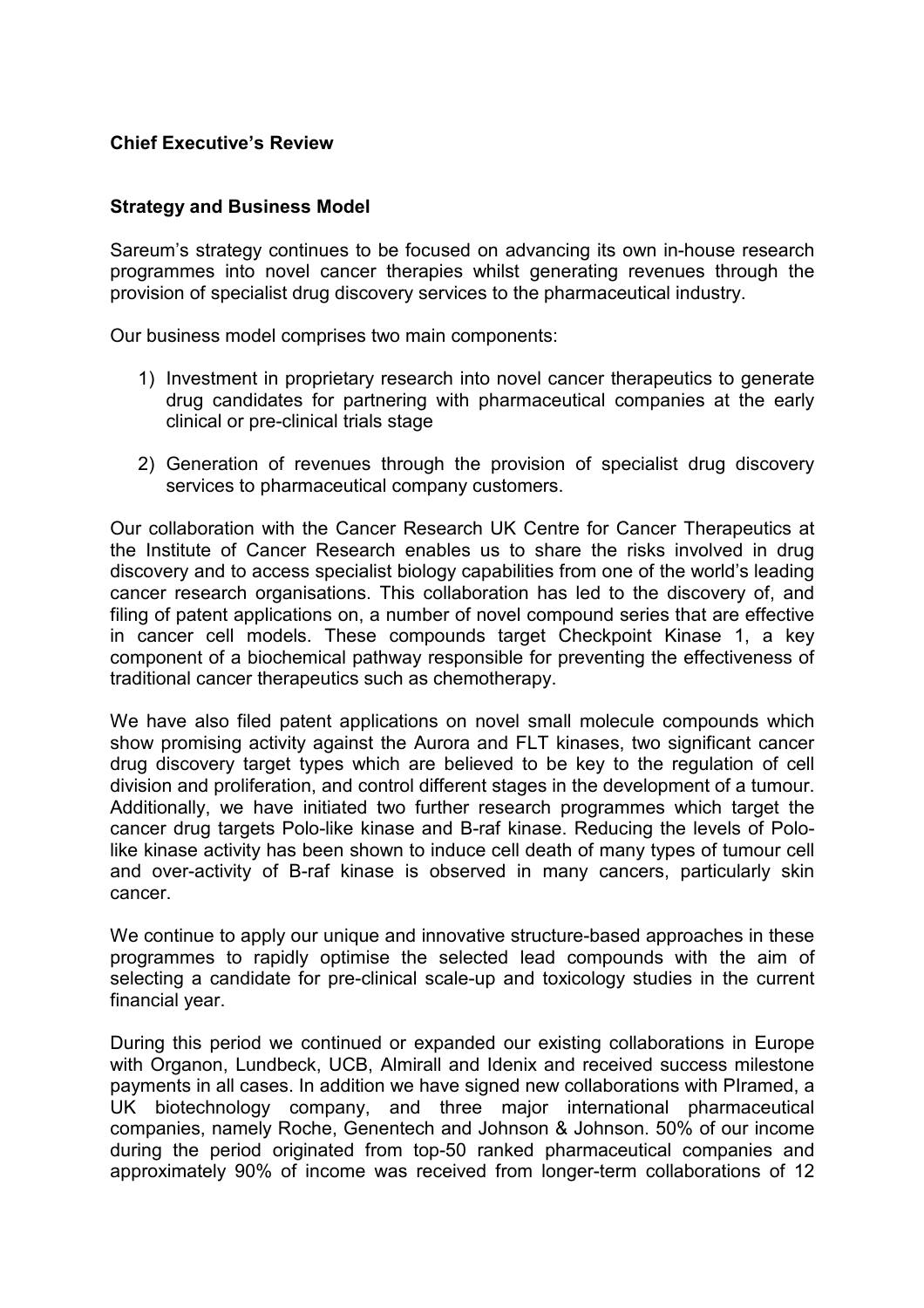months plus duration, evidence that we continue to attract longer-term partnerships with larger pharmaceutical customers.

Sareum has demonstrated that through its unique technology platforms and experienced scientific staff, it is able to considerably advance its in-house research by developing programmes to plan whilst at the same time investing in strategic alliances to develop candidate drug molecules.

#### Objectives for the coming year

We look forward to successfully progressing on the developments achieved in our third trading year.

Our primary objective remains as the advancing of our in-house drug discovery pipeline to deliver drug candidates positioned to attract lucrative partnering deals with pharmaceutical companies. We will continue to advance these programmes, and have filed further drug patent applications during the year to protect our Intellectual Property portfolio. We expect to develop drug candidates for pre-clinical studies during the current financial year and are actively seeking licencing partners with the aim of achieving a high-value licencing deal on at least one of our five current inhouse programmes.

We also continue to advance our global research services business to generate revenues and cash flow to support our drug discovery pipeline. In addition to continuing to secure repeat business from our current customers, we will seek to sign further longer-term collaborations, potentially including clinical development milestones, with major international pharmaceutical companies. We look forward to announcing successful results from these existing and developing relationships.

Dr Tim Mitchell CEO Sareum Holdings plc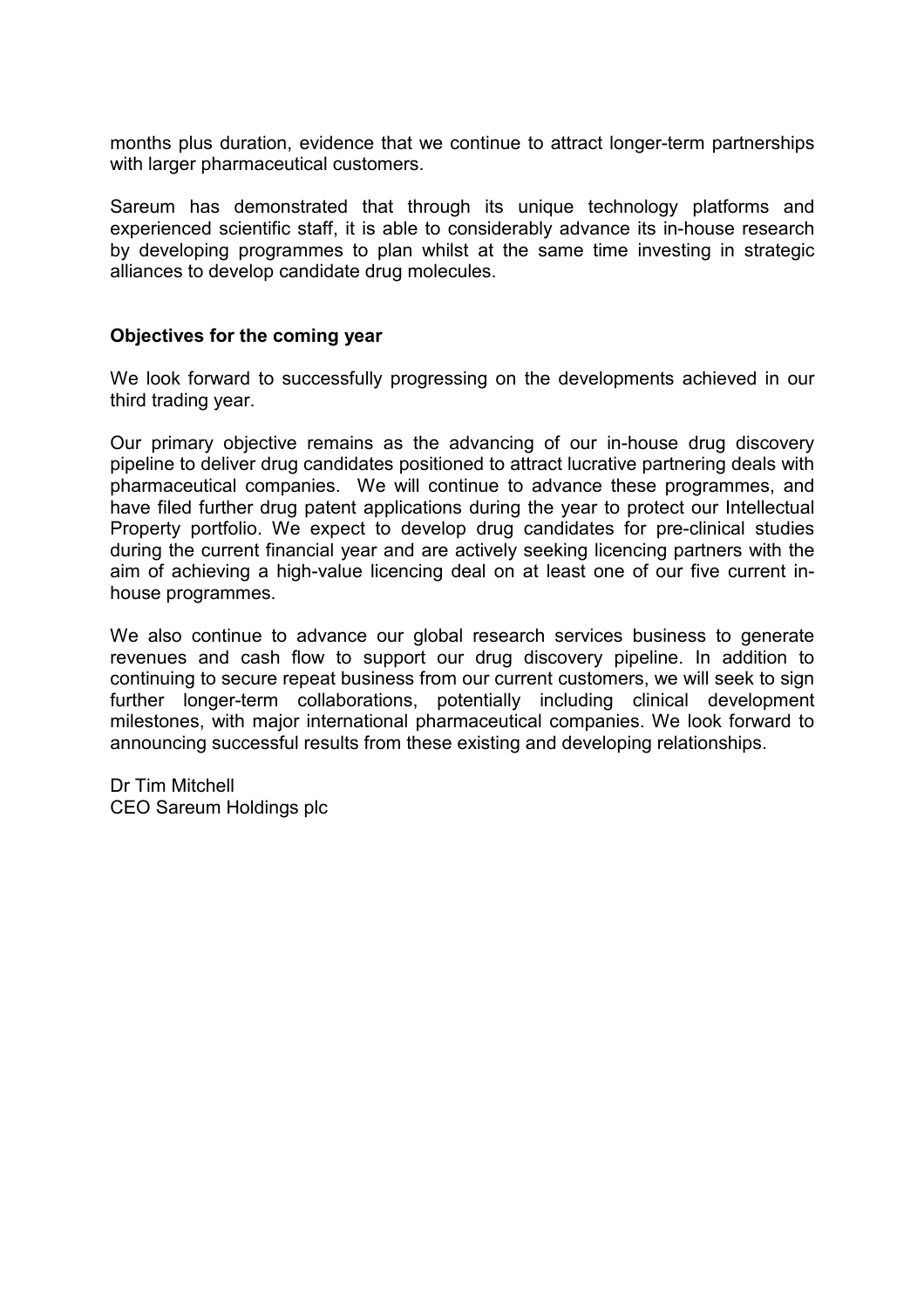## CONSOLIDATED PROFIT AND LOSS ACCOUNT

FOR THE YEAR ENDED 30 JUNE 2007

|                                                | 2007<br>2006 |            |
|------------------------------------------------|--------------|------------|
|                                                | £            | £          |
| <b>Turnover</b>                                | 2,470,676    | 1,475,792  |
| Cost of sales                                  | 1,852,626    | 1,080,278  |
| <b>Gross profit/(loss)</b>                     | 618,050      | 395,514    |
| Administrative expenses                        | 1,352,636    | 1,145,792  |
| <b>Operating loss</b>                          | (734, 586)   | (750, 278) |
| Interest receivable                            | 28,712       | 10,478     |
| Interest payable                               | (16, 953)    | (12, 586)  |
|                                                | 11,759       | (2, 108)   |
| Loss on ordinary activities<br>before taxation | (722, 827)   | (752, 386) |
| Tax on loss on ordinary<br>activities          | (195, 441)   | (128,040)  |
| Loss on ordinary activities<br>after taxation  | (527, 386)   | (624, 346) |
| <b>Basic and diluted earnings</b><br>per share | (0.0012)     | (0.0018)   |

The loss on ordinary activities before taxation arises from the Group's operations all of which are continuing.

There are no recognised gains or losses other than as stated in the profit and loss account.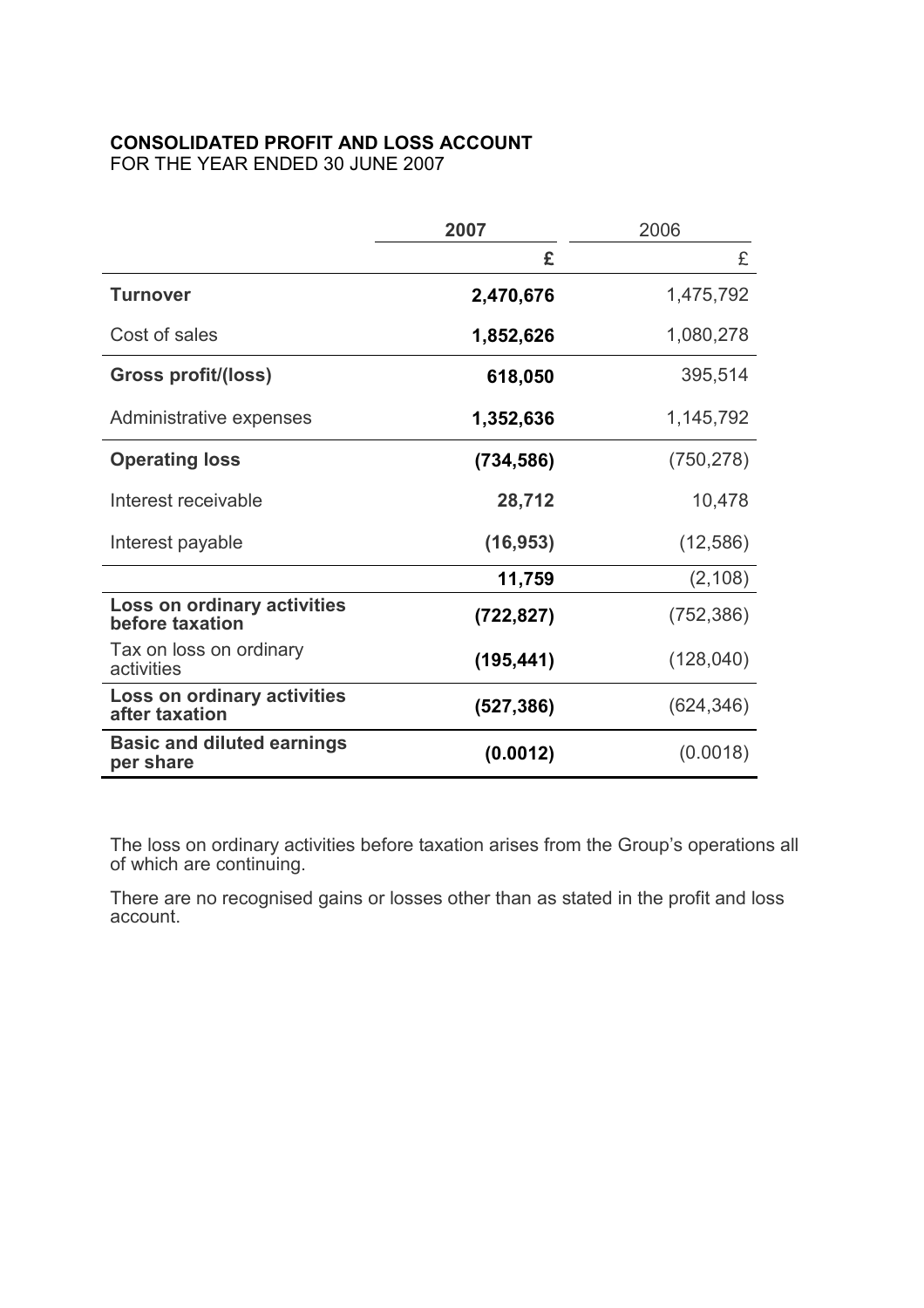# CONSOLIDATED BALANCE SHEET

AS AT 30 JUNE 2007

|                                                                      | 2007          | 2006        |  |
|----------------------------------------------------------------------|---------------|-------------|--|
|                                                                      | £             | £           |  |
| <b>Fixed assets</b>                                                  |               |             |  |
| Intangible assets                                                    | 30,681        | 17,499      |  |
| Tangible fixed assets                                                | 1,014,835     | 792,072     |  |
|                                                                      | 1,045,516     | 809,571     |  |
| <b>Current assets</b>                                                |               |             |  |
| <b>Debtors</b>                                                       | 837,179       | 436,982     |  |
| Cash at bank                                                         | 660,326       | 528,476     |  |
|                                                                      | 1,497,505     | 965,458     |  |
| <b>Creditors: amounts</b><br>falling due within one year             | 1,017,165     | 517,010     |  |
| <b>Net current assets</b>                                            | 480,340       | 448,448     |  |
| <b>Total assets less</b><br><b>current liabilities</b>               | 1,525,856     | 1,258,019   |  |
| <b>Creditors: amounts</b><br>falling due after more than<br>one year | 159,965       | 62,702      |  |
| <b>Net assets</b>                                                    | 1,365,891     | 1,195,317   |  |
| <b>Capital and reserves</b>                                          |               |             |  |
| Called up share capital                                              | 114,952       | 93,187      |  |
| Share premium account                                                | 3,764,303     | 3,088,108   |  |
| Merger reserve                                                       | 27            | 27          |  |
| Profit and loss account                                              | (2, 513, 391) | (1,986,005) |  |
| <b>Equity shareholders'</b><br>funds                                 | 1,365,891     | 1,195,317   |  |

Creditors: amount falling due within one year includes £389,000 of deferred revenue, which will be recognised during the next period (2006: £82,000)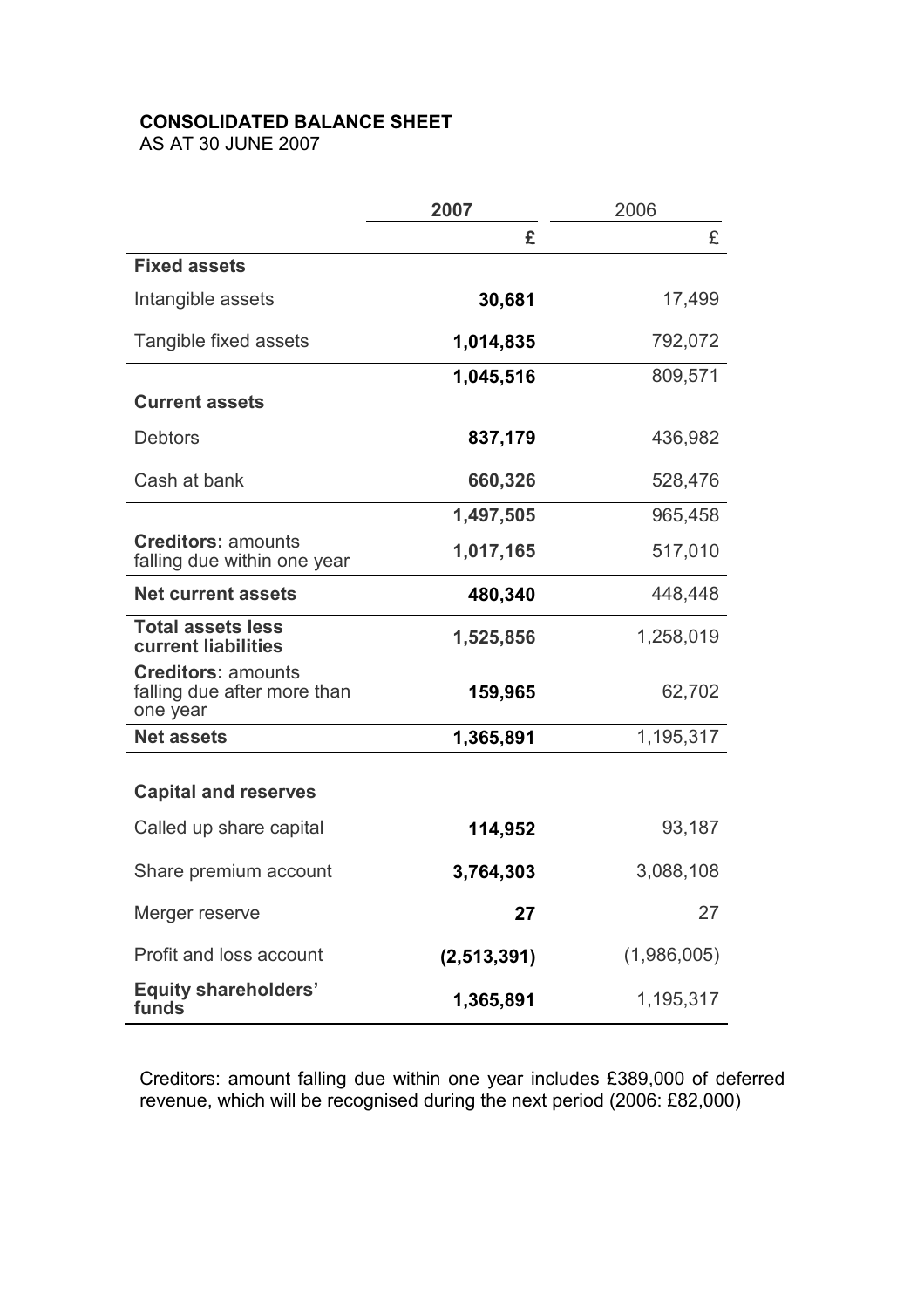# COMPANY BALANCE SHEET

AS AT 30 JUNE 2007

|                                      | 2007       | 2006      |  |
|--------------------------------------|------------|-----------|--|
|                                      | £          | £         |  |
| <b>Fixed assets</b>                  |            |           |  |
| Investment in subsidiary             | 30,000     | 30,000    |  |
| <b>Debtors</b>                       |            |           |  |
| Long term debt $-$<br>subsidiary     | 3,539,458  | 2,958,387 |  |
| <b>Net current assets</b>            | 3,539,458  | 2,958,387 |  |
| <b>Net assets</b>                    | 3,569,458  | 2,988,387 |  |
|                                      |            |           |  |
| <b>Capital and reserves</b>          |            |           |  |
| Called up share capital              | 114,952    | 93,187    |  |
| Share premium account                | 3,764,303  | 3,088,108 |  |
| Profit and loss account              | (309, 797) | (192,908) |  |
| <b>Equity shareholders'</b><br>funds | 3,569,458  | 2,988,387 |  |

# CONSOLIDATED CASH FLOW STATEMENT

FOR THE YEAR ENDED 30 JUNE 2007

|                                                   | 2007       | 2006       |
|---------------------------------------------------|------------|------------|
|                                                   | £          | £          |
| Net cash outflow from operating activities        | (370, 084) | (362, 664) |
| Returns on investment and servicing of<br>finance | 11,759     | (2, 108)   |
| Taxation                                          | 128,040    | 119,796    |
| <b>Capital expenditure</b>                        | (518, 199) | (66, 145)  |
| <b>Cash flow before financing</b>                 | (748, 484) | (311, 121) |
| Financing                                         | 880,334    | 398,162    |
| Increase in cash                                  | 131,850    | 87,041     |